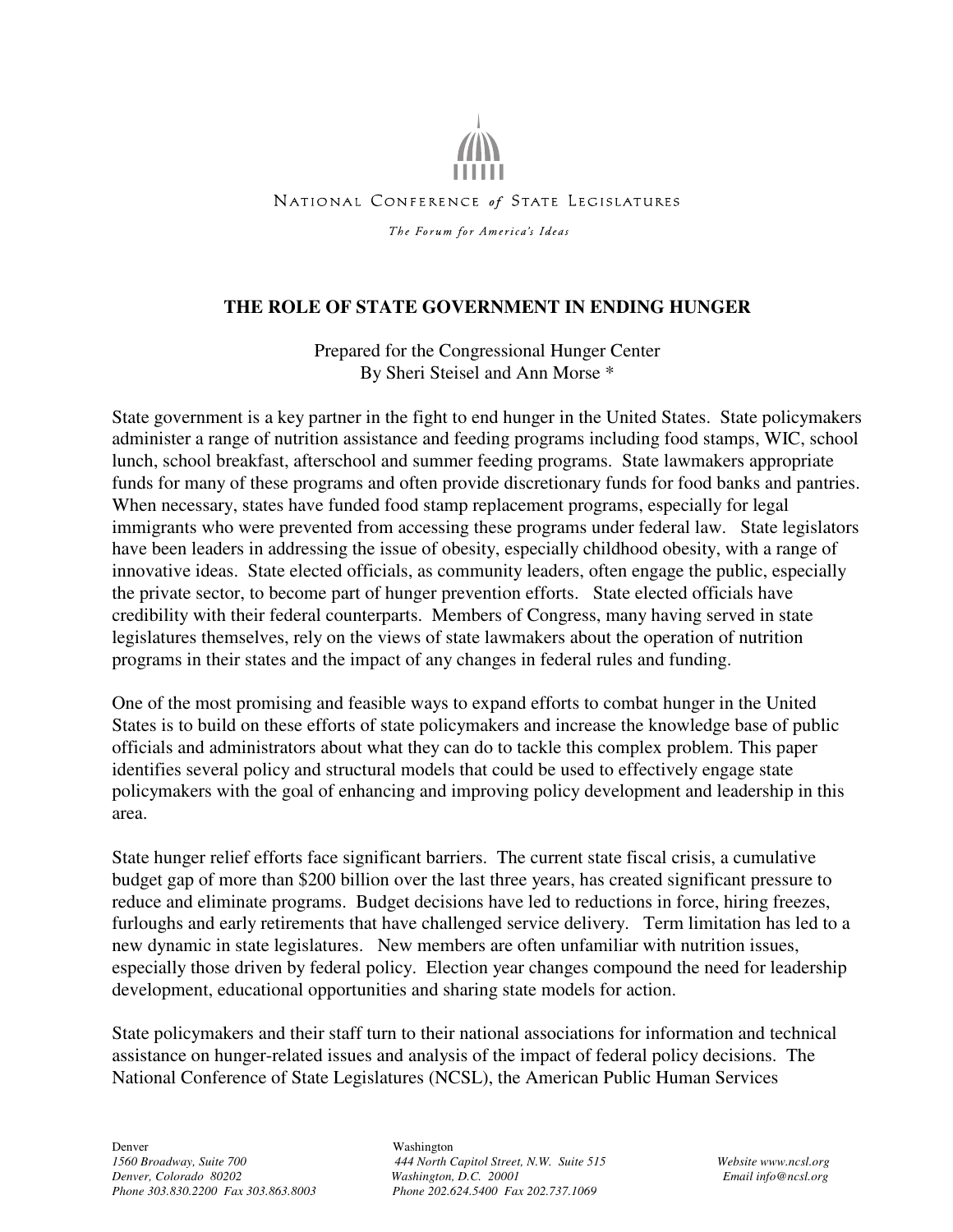Association (APHSA) and the National Governors' Association (NGA) are the major organizations of state policymakers who work on nutrition-related issues. These bipartisan national organizations have shown their commitment to ending hunger and improving the state/federal partnership to deliver vital food assistance to needy children, families and the elderly. Each has adopted policy resolutions with concrete recommendations that would improve nutrition assistance, alleviate and prevent hunger and enable people to improve their health and be more productive at work and at school.

NCSL and APHSA provide technical assistance to their members and hold seminars and conference sessions to discuss food and nutrition issues in more detail. APHSA represents the state administrators who manage the key programs to alleviate hunger. NCSL represents state legislators and their staff. State legislatures enact many of the laws regulating these programs and their benefits, fund these programs, provide fiscal and program oversight, respond to constituent concerns about program effectiveness and serve as community leaders and facilitators. Both organizations use insights from their street level interactions to educate federal lawmakers and administrators on the real world impacts of their policy decisions.

Both NCSL and APHSA convene their membership so that critical state players can meet together to learn, gather and share best practices, foster good public policy, and identify ways to improve, enhance, and reform federal programs. One of the critical missing elements in hunger relief policy has been funding for national efforts to share state best practices. These meetings offer excellent opportunities to inform policy leaders, develop leadership capacity and share promising practices among states.

More research is also needed at the state level to find more cost-effective models across the country for food stamp outreach, childhood obesity and crossing language and cultural barriers to reach more immigrants and non-English speakers with food assistance. Another missing resource is funding for staff who can work directly with policymakers on the details of policy, funding and program changes. These are areas where NCSL and other governmental organizations can play an important role.

Indeed, a strategy to combat hunger at the national level would be remiss to not include these organizations because of the trust that state policymakers place in them for bipartisan, credible information. These organizations understand the best format to present to policymakers. Too often, information is presented to policymakers in ways they cannot absorb or act on. For example, state lawmakers need concise information with clear policy options and summaries of relevant studies or bills. Administrators and staff need more examination of systems issues – from eligibility to EBT to information systems to cross-system collaboration. Policymakers and their staff turn to their national organizations' websites for this information. Listservs, conference calls, webcasts and other new technologies have expanded the ways national organizations reach their members – especially since many states no longer approve travel to meetings due to state budget constraints.

*1560 Broadway, Suite 700 444 North Capitol Street, N.W. Suite 515 Website www.ncsl.org Denver, Colorado 80202 Washington, D.C. 20001 Email info@ncsl.org*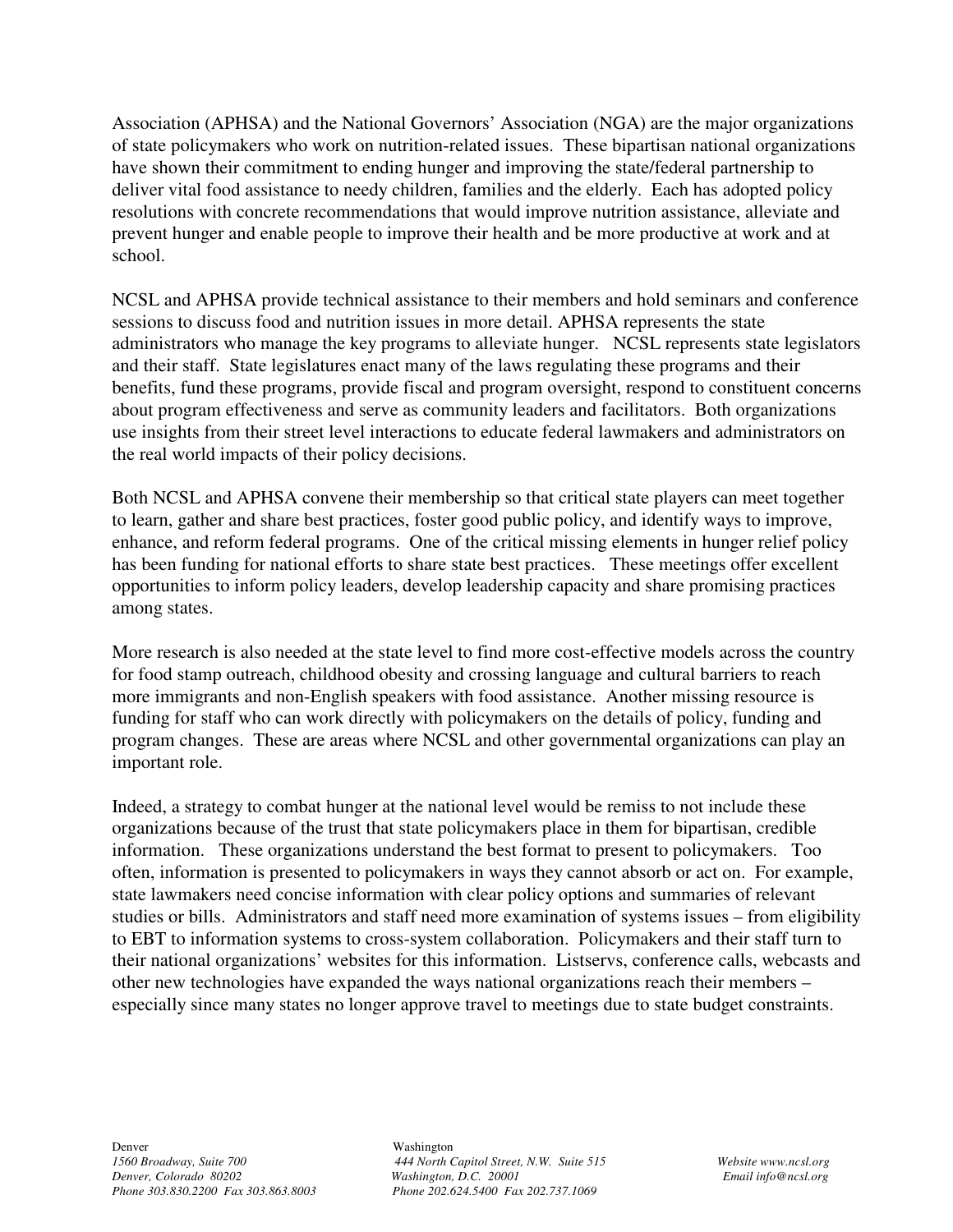# **EDUCATION CAN MAKE A DIFFERENCE IN STATE HUNGER POLICY DECISIONS**

Experience has illustrated that education can make a difference in how state officials respond to hunger. NCSL had support to educate state policymakers about immigrants and to provide technical assistance if lawmakers wanted to examine their laws and programs. In 1996, when the federal government decided to deny food stamp assistance to legal immigrants and refugees, NCSL was ready to answer complex questions for states that wanted to address the loss of the safety net. NCSL was able to assist states in designing and funding alternative programs to alleviate hunger in this population.

State legislators devised their own safety net programs for immigrants who lost federal aid. Seventeen states passed legislation providing food assistance to this population. Other states provided additional funding for emergency feeding programs, including assistance to food banks and pantries. Washington State, for example, spearheaded a "seamless service" initiative for legal immigrants made ineligible by the welfare law. The state appropriated \$65 million to purchase federal food stamps, continuing federal benefits for all legal immigrants with state funding. With assistance from NCSL, states established a collaboration with USDA to amend the FY1997 supplemental appropriations bill to grant states the option to purchase federal food stamps for immigrants made ineligible by the welfare law. Several states followed Washington's example, while others crafted their own state programs for food stamps and/or emergency food assistance. For example, Minnesota developed "Minnesota grown" coupons at 35 percent of the federal benefit level; Montana and Massachusetts (among others) appropriated additional funds for food banks and emergency food assistance. How did they learn about these options? From the sharing of state best practices at national meetings and from requests for technical assistance from a trusted organization.

## **MODELS FOR ATTACKING COMPLEX PROBLEMS**

Hunger relief is often addressed in a piecemeal fashion because each program, whether state or federal, has complex rules that must be administered at the state level. Even many legislators who champion these issues often need assistance in defining policy responses to hunger needs because of the intricacies of the many different programs. A comprehensive approach to educating state policymakers, advancing promising models and providing national assistance could be accomplished a number of ways. We suggest three possibilities that could be accomplished in combination or separately – a Building Capacity project, modeled after NCSL's immigrant policy project; a national effort to improve program outreach, modeled after work with state policymakers on SCHIP; and/or funding for state-level pilot projects to improve program access.

## **Building Capacity**

One potential project could focus on building the capacity of state policymakers to address hunger in a comprehensive way. This would be an effort modeled after the Immigrant Policy Project at the National Conference of State Legislatures.

*1560 Broadway, Suite 700 444 North Capitol Street, N.W. Suite 515 Website www.ncsl.org Denver, Colorado 80202 Washington, D.C. 20001 Email info@ncsl.org*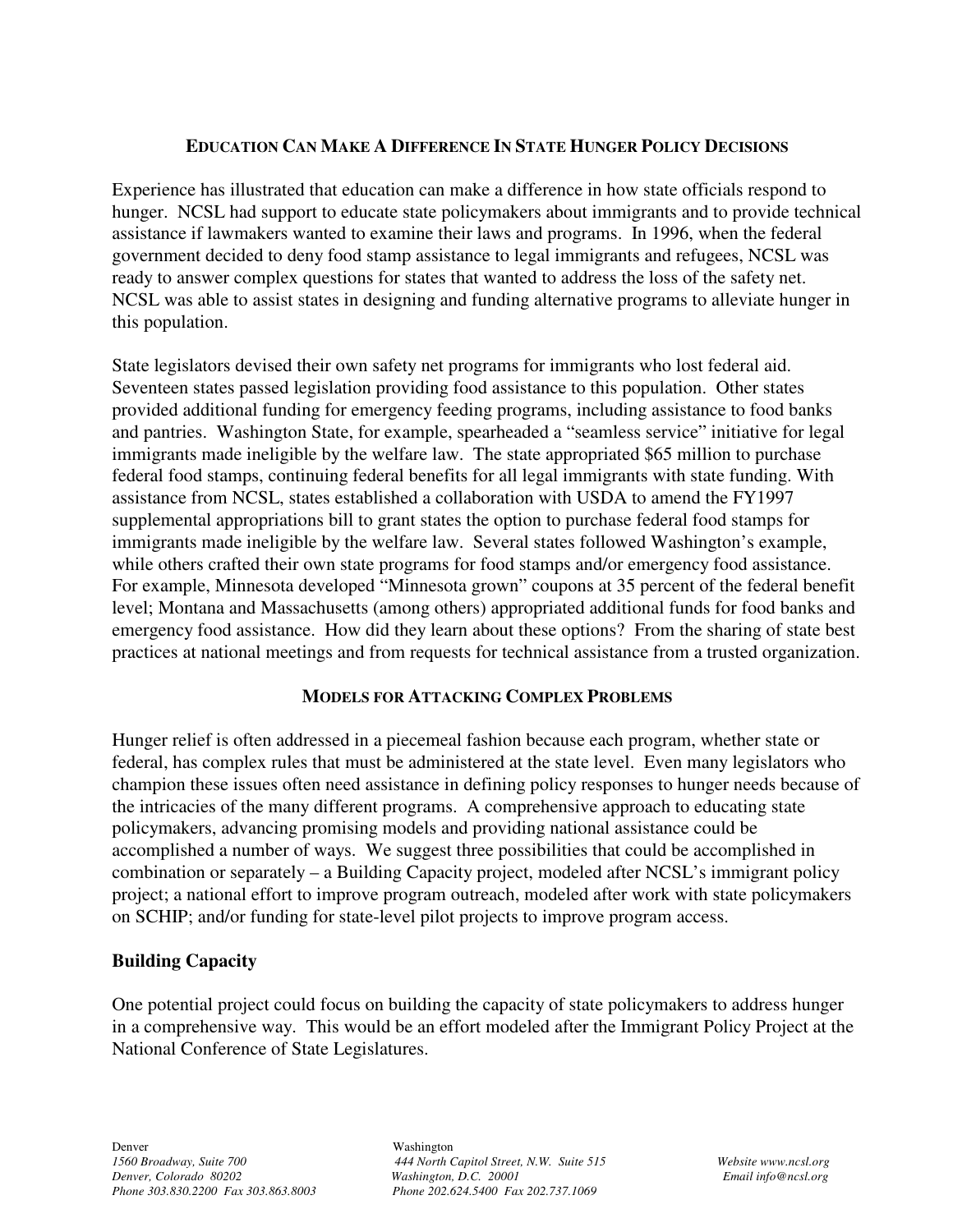The Immigrant Policy Project, housed at NCSL, was created as a collaboration of six national organizations representing state and local government. The project's goal is to help state and local policymakers understand complex immigration issues and enhance their ability to respond to local immigration and integration challenges.

The Immigrant Policy Project has worked across public and private sectors and across disciplines to identify needs and promising practices to serve immigrants with a wide diversity of language, culture, and legal status. The Project brought together immigration and welfare experts, state and local officials, advocacy organizations, and immigrants themselves to identify key priorities for policy and programs. The networks and partnerships that resulted helped expand the base of expertise available to policymakers and provided a mechanism for sharing common challenges and possible solutions, and leading to more informed public policy decisions. This was particularly valuable as immigrants began resettling in "nontraditional" states, such as in the south and midwest, places with less experience than the "traditional" immigrant-receiving states such as California and New York.

This capacity building in the field of immigrant policy prepared state lawmakers to be effective leaders when benefits for legal immigrants and refugees were at risk during federal welfare reform and when restoration of food stamp benefits were considered by the federal government. Governors, state legislators, county officials, mayors, and administrators were well-educated about the potential harm to immigrant populations and successfully narrowed the proposed federal cuts from more than 200 programs to five. However, the final welfare bill still eliminated \$24 billion in federal benefits for legal immigrants and refugees.

State lawmakers continued to work with Congress and the Administration, advising federal officials of the effects of the food stamp cuts on states and on immigrant families. One million immigrants were estimated to lose food stamps under the 1996 welfare law, and the value of their lost benefits was estimated at \$70 million per month. A coalition of policymakers, hunger groups, and immigrant advocates reaped successes in three pieces of federal legislation. A 1998 agricultural research bill restored benefits to the elderly, disabled and children who arrived in the U.S. prior to 1996. Legislation in 1997 paved the way for states to purchase food stamps from the federal government, saving them the expense and duplication of setting up a new system. And the 2002 farm bill restored food stamps for immigrant children who entered the U.S. after 1996, legal immigrants receiving disability assistance and legal immigrants with five years residence in the U.S. Capacity building, and effective partnerships, were successful in restoring food stamps to this particularly vulnerable population.

This model could foster effective collaboration to develop hunger policy leadership expertise at the state level. Such a model could tackle the complex range of programs. It could fund activities at more than one of the national organizations serving state policymakers. It could enhance the work of hunger relief groups and service providers at the state level. It could take on projects to improve program outreach, develop papers to address specific policy solutions and foster important information sharing among key stakeholders. It could identify states willing to explore new ways to deliver services, especially if some of their expenses were supported.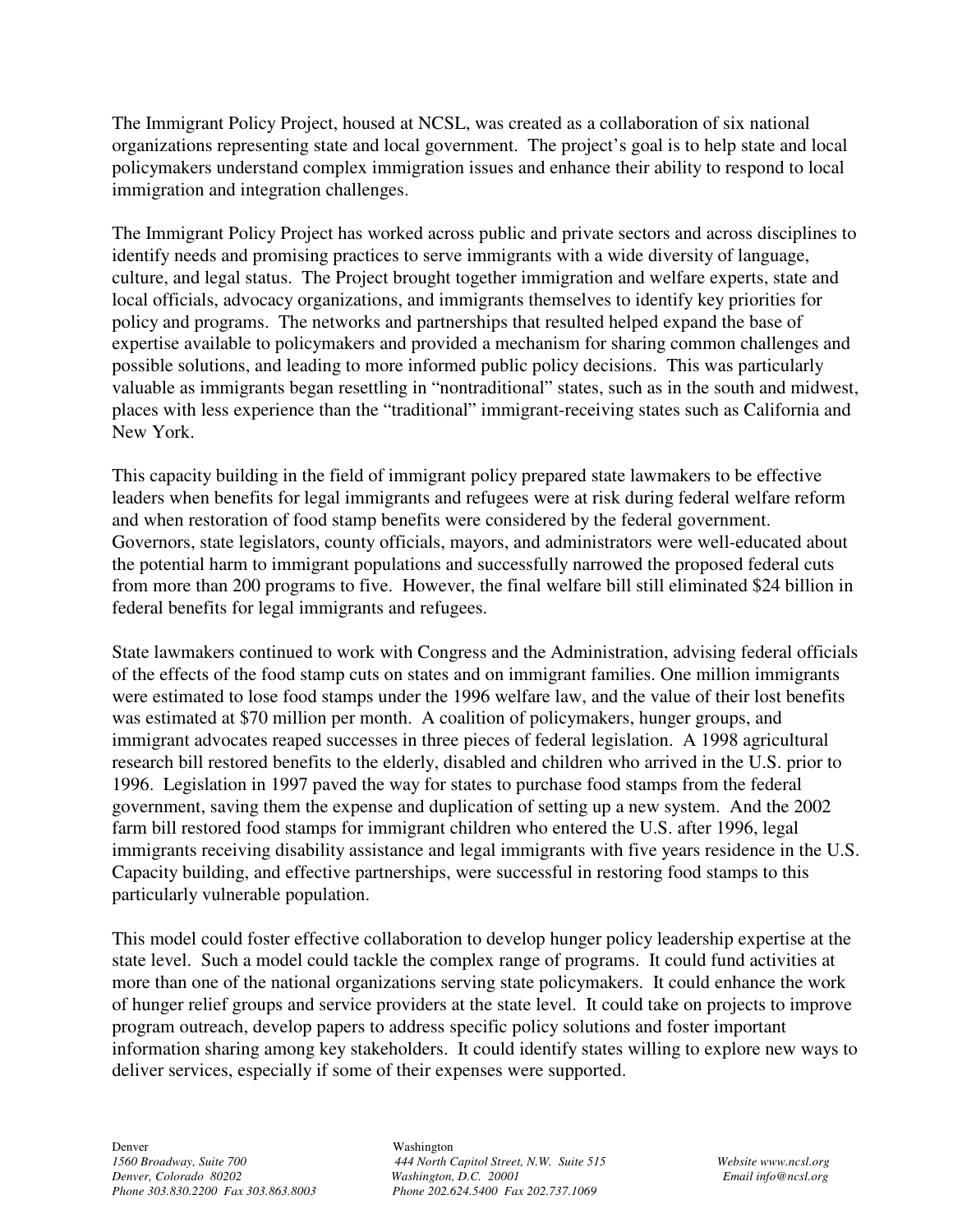#### **Improving Outreach**

States have also taken a proactive approach to benefits programs, improving outreach tailored to help specific populations learn about, apply for, and use services available under new programs. Many good examples can be found in the State Children's Health Insurance Program (SCHIP), created in 1997 to expand coverage for low-income, uninsured children. States simplified application forms, employed new outreach mechanisms, and developed community-based partnerships. State also expanded access, with at least 16 states using their own funds to fill the gap in health care for legal immigrant children barred from the program by the federal welfare law. NCSL, through its health and immigrant policy staff, was able to play a key role in helping educate lawmakers, share practices among states, and identify how to draw down federal match in SCHIP, Medicaid and TANF for outreach and for language services. Conference highlighted policy choices and state models so that lawmakers could learn from each other and consider how to adapt proven methods to the experience in their own state. Papers were developed, including, *SCHIP Access for Children in Immigrant Families* and *Language Access: Helping Non-English Speakers Navigate Health and Human Services,* that concisely explained complex program changes and identified ways that states could draw down federal dollars for vulnerable populations.

States developed a variety of effective outreach methods to promote the new program. California, for example, developed partnerships with schools, clinics, tax preparers and day care centers to expand outreach and enrollment. The state funds community organizations, and uses corporate sponsorship such as drug stores, grocery stores, public transit and utilities. The application form has been shortened from 28 pages to 4, and has been translated into 10 languages. Florida improved their forms with the advice of migrant farm workers, creating a one-page, easy to read fact sheet explaining eligibility and a one-page, mail-in application, translated into Spanish and Creole. New Mexico launched a program to train "promotoras" – these are lay health education volunteers that live in the community. They provide information about health services and program eligibility, and counteract misinformation, particularly important for immigrant families fearful of adverse immigration consequences of accepting public benefits.

These creative strategies helped uninsured families take advantage of the new health care program, including families with language and cultural barriers. Key to states' success was the creation of new public-private partnerships for outreach, particularly with local grassroots intermediaries that have a "reservoir of trust" in local communities.

## **Creating Opportunities to Improve Access**

Opportunities exist at the state government level to experiment with various public policy solutions independently and simultaneously, and for states to quickly learn from each other's experiences on what is workable and replicable. Successful state models spread to other states, and sometimes are adopted by the federal government for national application. States also benefit from "lessons learned", i.e., what not to do in reforming programs and systems.

Anti-hunger policy is fragmented across disciplines – child nutrition and WIC in the health care department, food stamps in agriculture, school lunch in education. Provide opportunities to help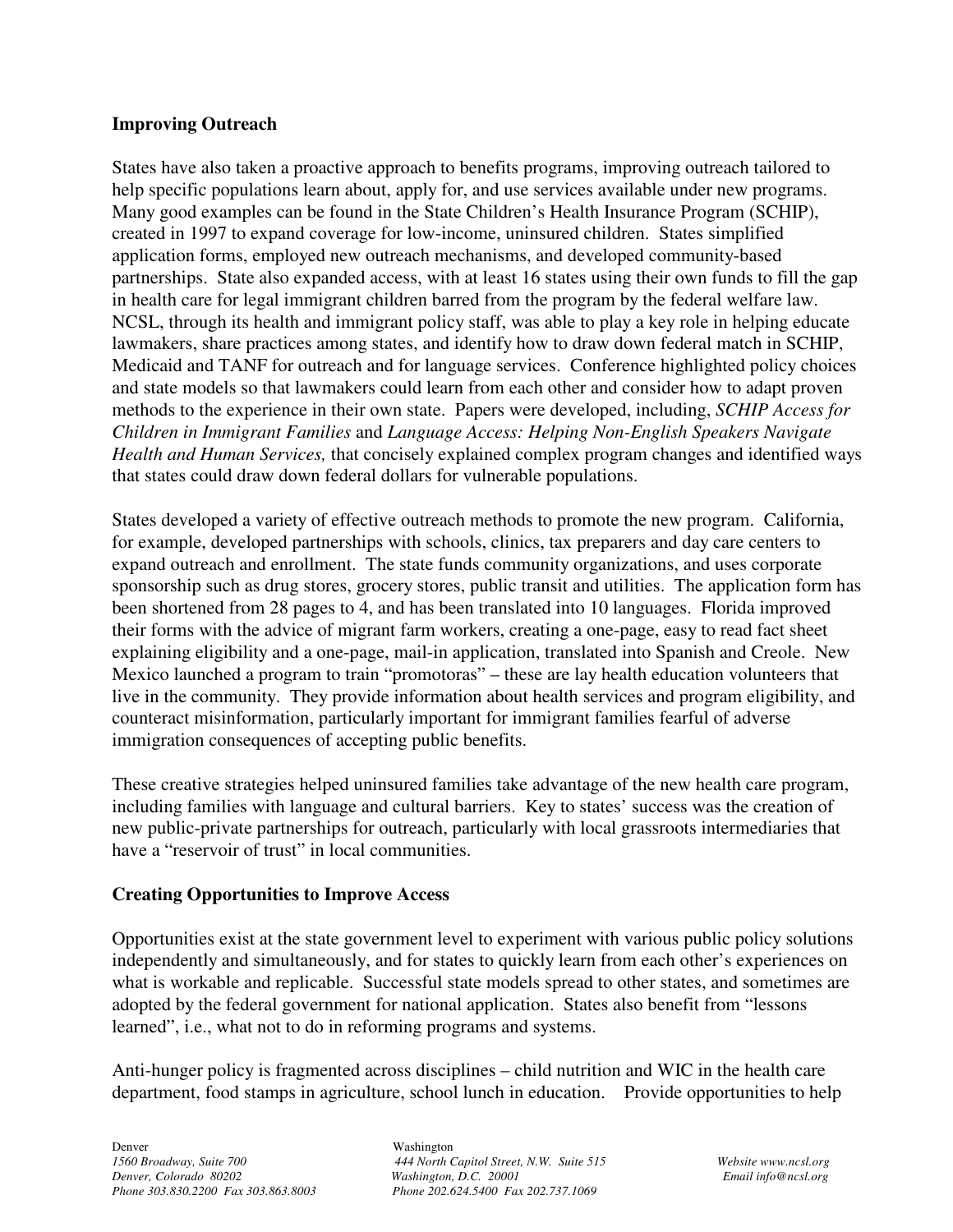state governments experiment with family-focused nutrition programs. One area particularly important to administrators and staff relates to computer and information systems. There is a long queue of changes resulting from each federal reform, whether a mandate or a state option, resulting in computer reprogramming, staff retraining and writing and printing new manuals. And mandated federal changes rank a higher priority than changes that states identify as necessary including simplification, reducing the administrative burden on applicants and agencies, and establishing uniform applications to relate information across agencies and systems.

For example, federal law and practice continues to focus on "program integrity" in the food stamps program, and quality control error rates. There is a tension between facilitating program access and addressing hunger relief that government has not yet come to terms with. Financial sanctions from the federal government for states that do not meet these rates often foster unintended consequences as states need to combat fraud and mistaken payments. While the 2002 farm bill established new outcome measures to assess program effectiveness, state administrators have difficulty navigating these sometime conflicting goals. Technical assistance in this area is needed.

States also try, under existing program rules, to coordinate the best package for a family across a range of programs, and for as long as they need. Some offer application waivers for those already found eligible for similar low-income programs; others extend transitional benefits. The biggest barriers in improving program access include: stigma about the food stamp program and other feeding programs, myths about eligibility and dislike of going to welfare office for eligibility decisions, especially among the elderly.

## **CONCLUSIONS**

Having a group of well-educated/well-informed state elected and appointed officials who know what they can do to prevent hunger can advance anti-hunger policy both at the state and federal levels. This paper recommends that a formal effort be made to help state policymakers understand the policy issues facing nutrition assistance programs at the state and federal level. A crucial part of such an effort would be the identification of promising practices, continuing needs, and areas for reform. There is currently much to build on in terms of interest and expertise of lawmakers and administrators but few formal mechanisms to focus on hunger.

What is needed are ways for states and communities to share best practices, such as examples of effective outreach practices and to find solutions to particular enrollment barriers. An energized and educated set of elected and appointed officials would create an environment that would be conducive to working together with public, private not-for-profit and faith-based actors. A catalyst is needed to create a new commitment for a comprehensive approach to ending hunger. Energized state policymakers, especially in a time of fiscal constraints, can highlight efforts and pull community resources to work together rather than fight each other for limited public dollars.

In the Kansas Health Institute paper, *Hunger in the Heartland,* which has been embraced by Kansas state legislators of both parties, more than a dozen strategies are identified as actions that the state and other policymakers could take to tackle hunger. The strategies include food policy councils that include broad-based public and private partners, enhancing coordination between nutrition support